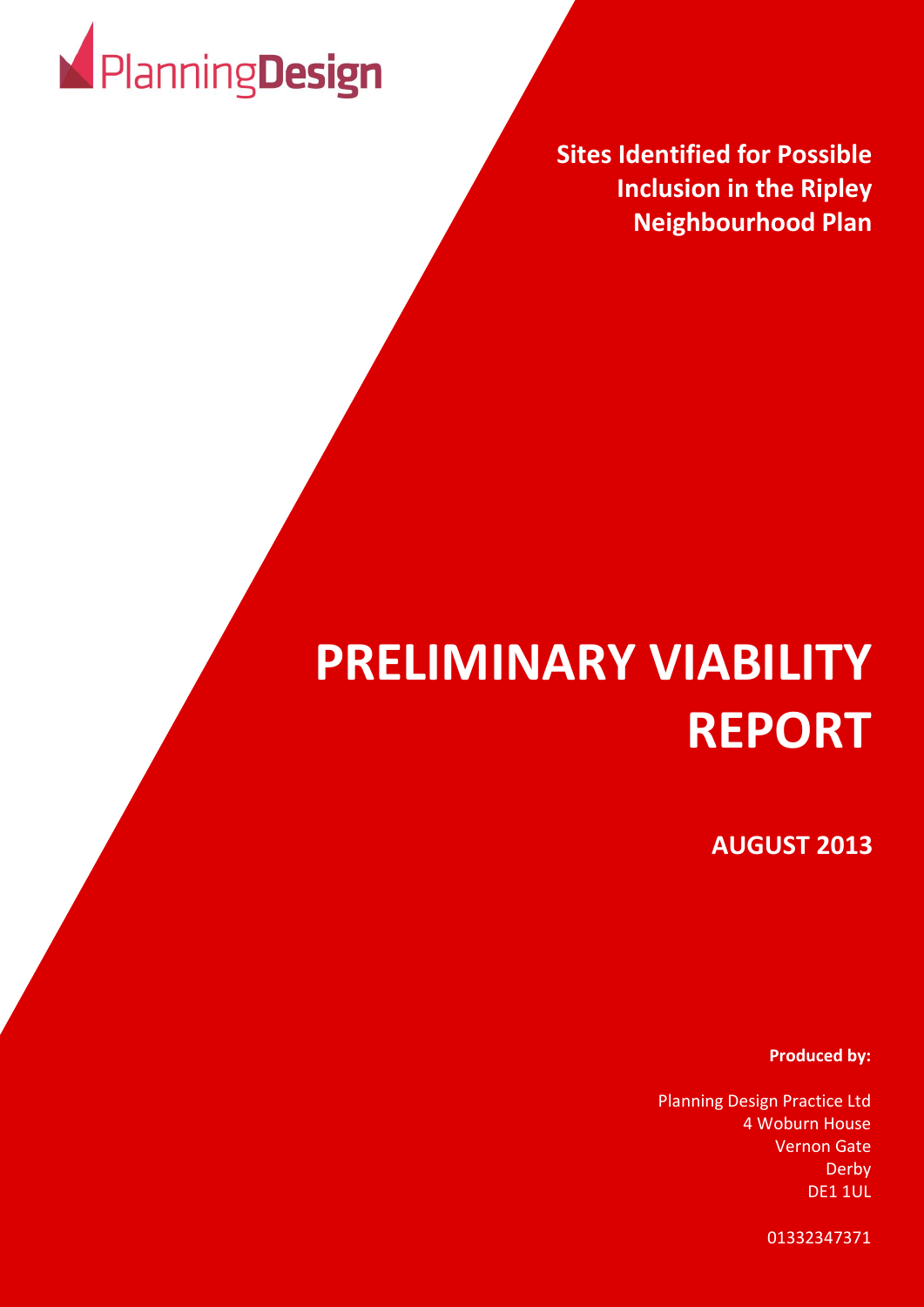

### **Document Control Sheet**

| <b>Project Name</b>      | Ripley Neighbourhood Plan  |
|--------------------------|----------------------------|
| <b>Client</b>            | <b>Ripley Town Council</b> |
| <b>Project Reference</b> | 908                        |
| <b>Project Lead</b>      | Jon Millhouse              |
| <b>Team Members</b>      | <b>Paul Nellist</b>        |

| Version | <b>File Name</b> | <b>Description</b> | Prepared  | Checked | <b>Date</b> |
|---------|------------------|--------------------|-----------|---------|-------------|
| 01      | 908<br>VA 02D    | <b>Final Draft</b> | PN        | JM      | 30/8/13     |
| 02      | 908<br>VA<br>-02 | Final              | <b>PN</b> | JM      | 11/07/14    |

## **Produced by:**

Planning Design Practice Ltd 4 Woburn House Vernon Gate Derby DE1 1UL

01332347371

**Contact:** info@planningdesign.co.uk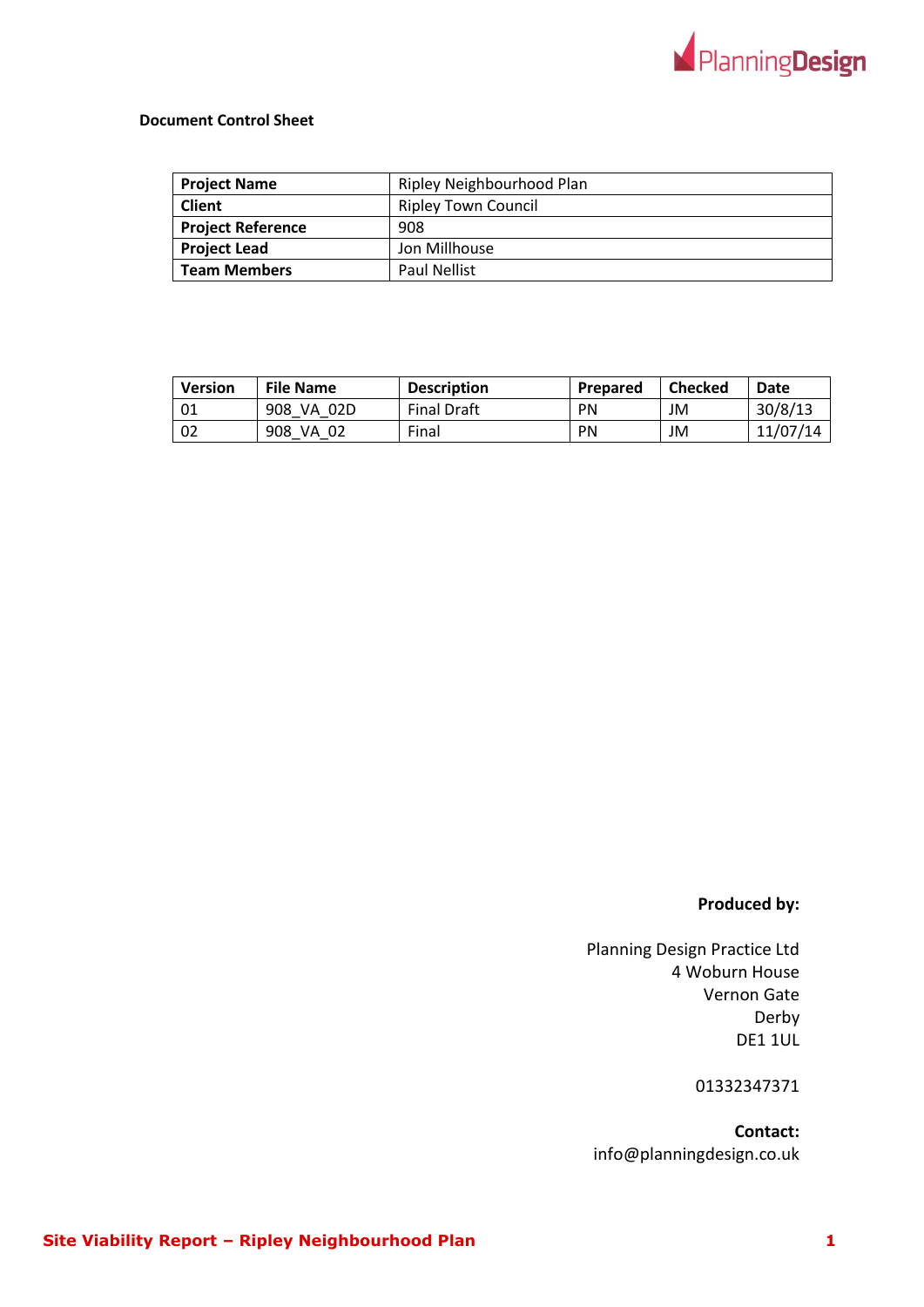

## **CONTENTS**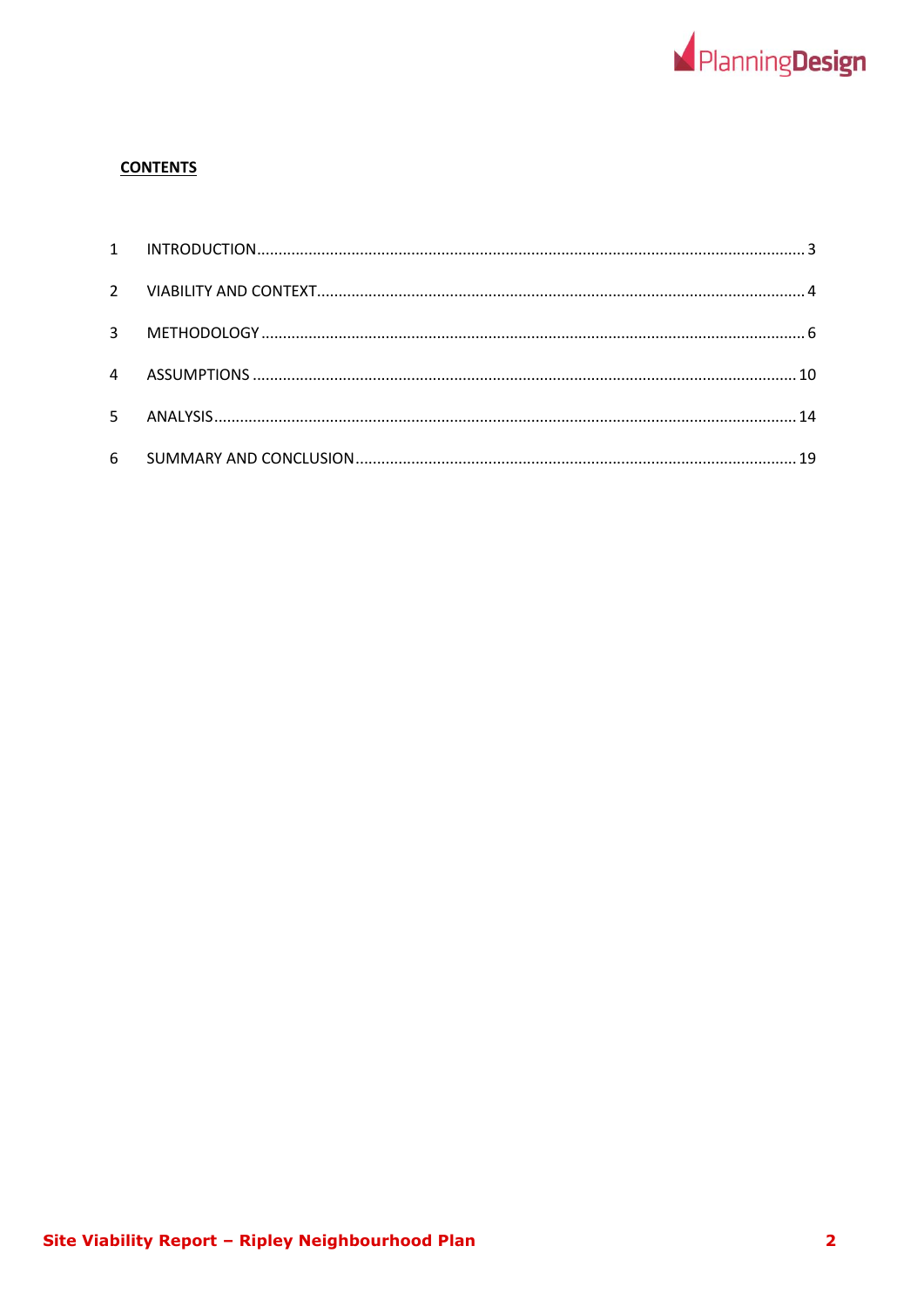

## <span id="page-3-0"></span>**1 INTRODUCTION**

- **1.1** Planning Design Practice Ltd is a town planning and architecture consultancy with chartered town planners and an architectural design team. The practice provides planning advice and design proposals to Local Authorities in the East and West Midlands, and with over 40 years combined experience in the team; the company has an excellent record and operates in a fair and open way.
- **1.2** Planning Design has been instructed by Ripley Town Council to assess the viability of housing sites selected for possible inclusion within the Ripley Neighbourhood Plan.
- **1.3** Naturally at this stage of preparation of the Ripley Neighbourhood Plan specific details of how and when a site will be developed cannot be known. This preliminary viability report therefore employs an adapted methodology designed to give an indication of the potential of each selected site to be viable, rather than appraising the viability of a site based on a specific development scheme. A full viability appraisal of each site can only be carried out when a development scheme and site layout have been produced and the house numbers decided.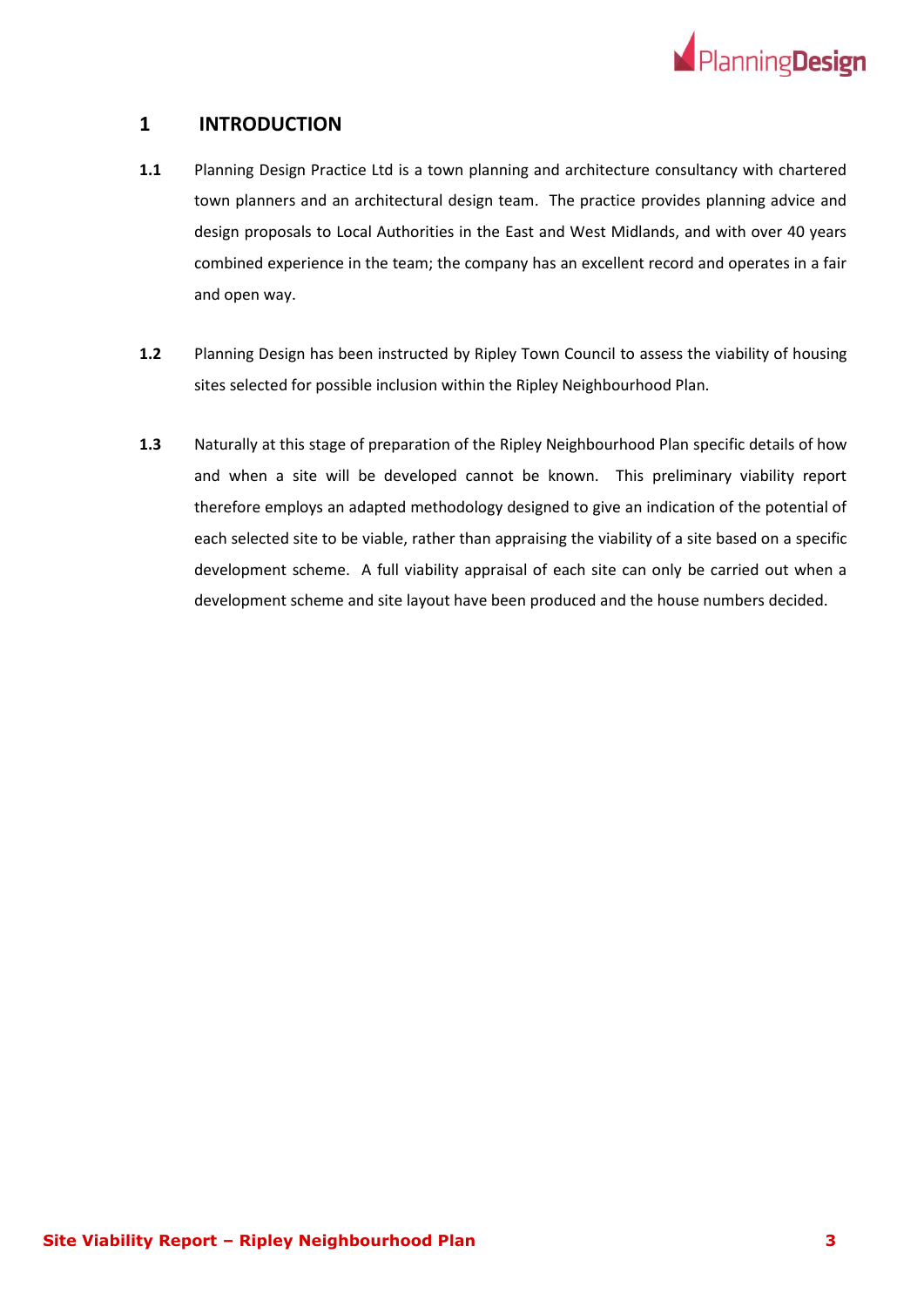

## <span id="page-4-0"></span>**2 VIABILITY AND CONTEXT**

**2.1** The second 'Core Planning Principle' contained in The National Planning Policy Framework (NPPF), is "Ensuring the vitality of town centres." At paragraph 173 the NPPF states:

> *"Pursuing sustainable development requires careful attention to viability and costs in plan-making and decision-taking. Plans should be deliverable. Therefore, the sites and the scale of development identified in the plan should not be subject to such a scale of obligations and policy burdens that their ability to be developed viably is threatened. To ensure viability, the costs of any requirements likely to be applied to development, such as requirements for affordable housing, standards, infrastructure contributions or other requirements should, when taking account of the normal cost of development and mitigation, provide competitive returns to a willing land owner and willing developer to enable the development to be deliverable."*

- **2.2** The intention is to allocate housing sites as part of the Ripley Neighbourhood Plan to work alongside the emerging Amber Valley Local Plan as part of the Derby Housing Market Area for the period up to 2028.
- **2.3** In the context of the long 'pre credit-crunch' period of sustained economic growth, both the commercial and residential property markets in the UK have significantly retracted in the last 5 or so years. The result has been a decrease in value of both commercial and residential property, which has significantly reduced the viability of residential and commercial development.
- **2.4** Wider economic and financial concerns have reduced overall confidence in the market further, particularly that of developers, investors, and lenders. The reduced certainty in the residential property market has resulted in less liquidity to finance and fund residential developments, and looks set to continue for years to come.
- **2.5** In the pre-amble to policy H4, the Amber Valley Draft Core Strategy states that the Council is:

*"Reliant to a large extent on recent appeal decisions and case law that has developed over the last few years during the economic downturn. These decisions demonstrate that viability of a proposed development site is a material consideration and the local planning authority have a clear duty to have regard to viability issues both in the context of plan making and decision making."*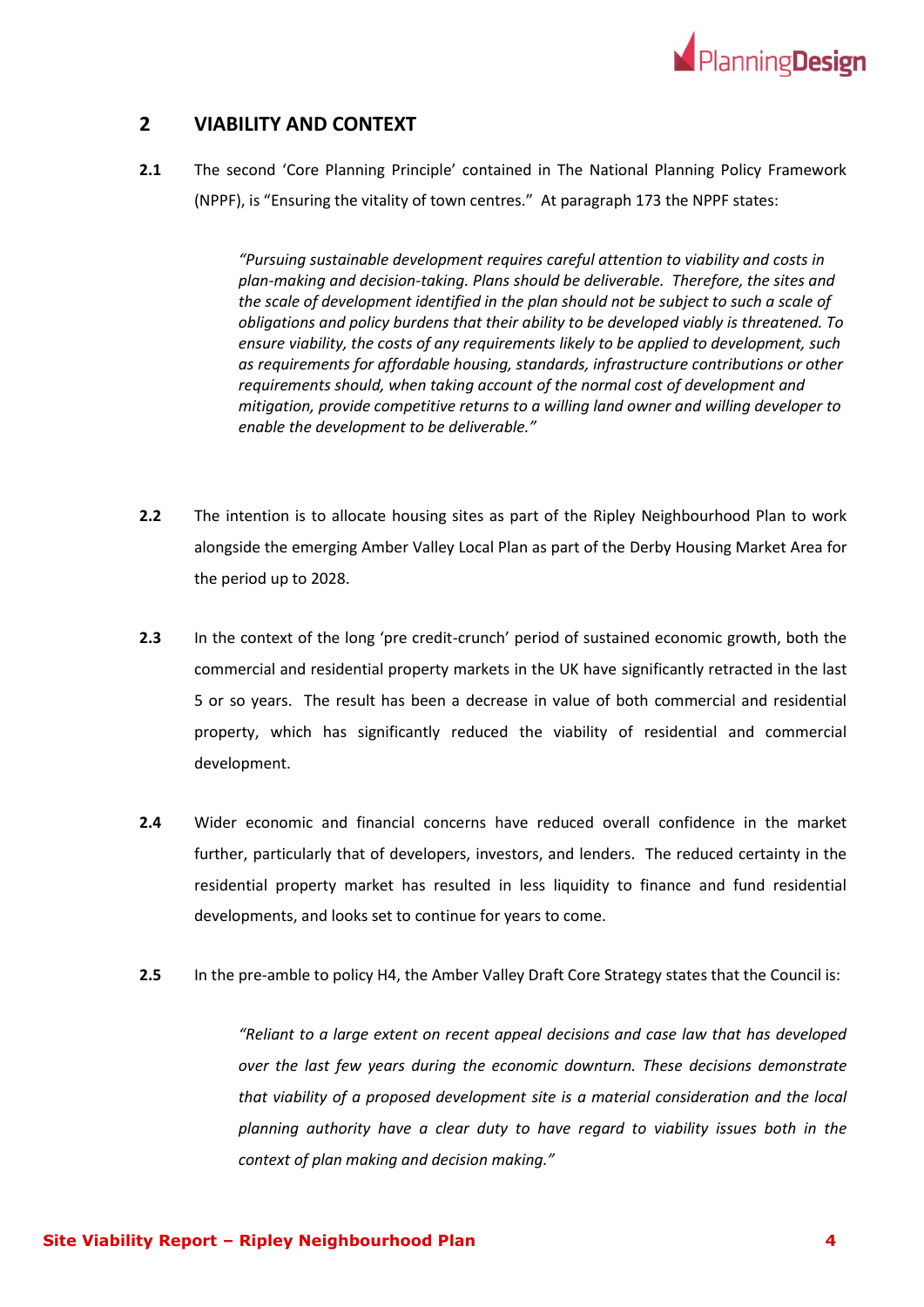

**2.6** The Council has therefore made a provision for changing market conditions over the plan period by including Policy H4: "Viability of Proposed Housing Sites" in the Amber Valley Draft Core Strategy. It states:

> *"To enable the Council to effectively and reasonably consider viability matters when considering proposals for residential development, the following key steps will be followed:*

> *1) The developer provides sufficient detailed financial information to enable a full assessment of viability to be carried out*

> *2) An independent chartered surveyor is instructed by the Council and the developer to provide an independent professional opinion on the submitted financial information to establish if the scheme is viable and therefore in turn can be delivered*

> *3) If the scheme is unviable with all the relevant Section 106 contributions the independent chartered surveyor will undertake sensitivity testing, which will be dependent upon how unviable the scheme is and the local circumstances*

> *4) The professional advice provided by the independent chartered surveyor will consider whether or not to take a flexible approach to the level of Section 106 on and off site contributions to be secured through the development, ensuring that it is reasonable in all respects. The Section 106 agreement shall include a review mechanism to ensure that if the viability position changes that the negotiated contributions are reassessed*

**2.7** It must be noted therefore, that the purpose of this report is to assess the potential ability of each site to be viable when considered in the context of the current market conditions. Market conditions will undoubtedly change over the period up to 2028 and a full viability appraisal of any site should take this into account at the time the site is to be developed.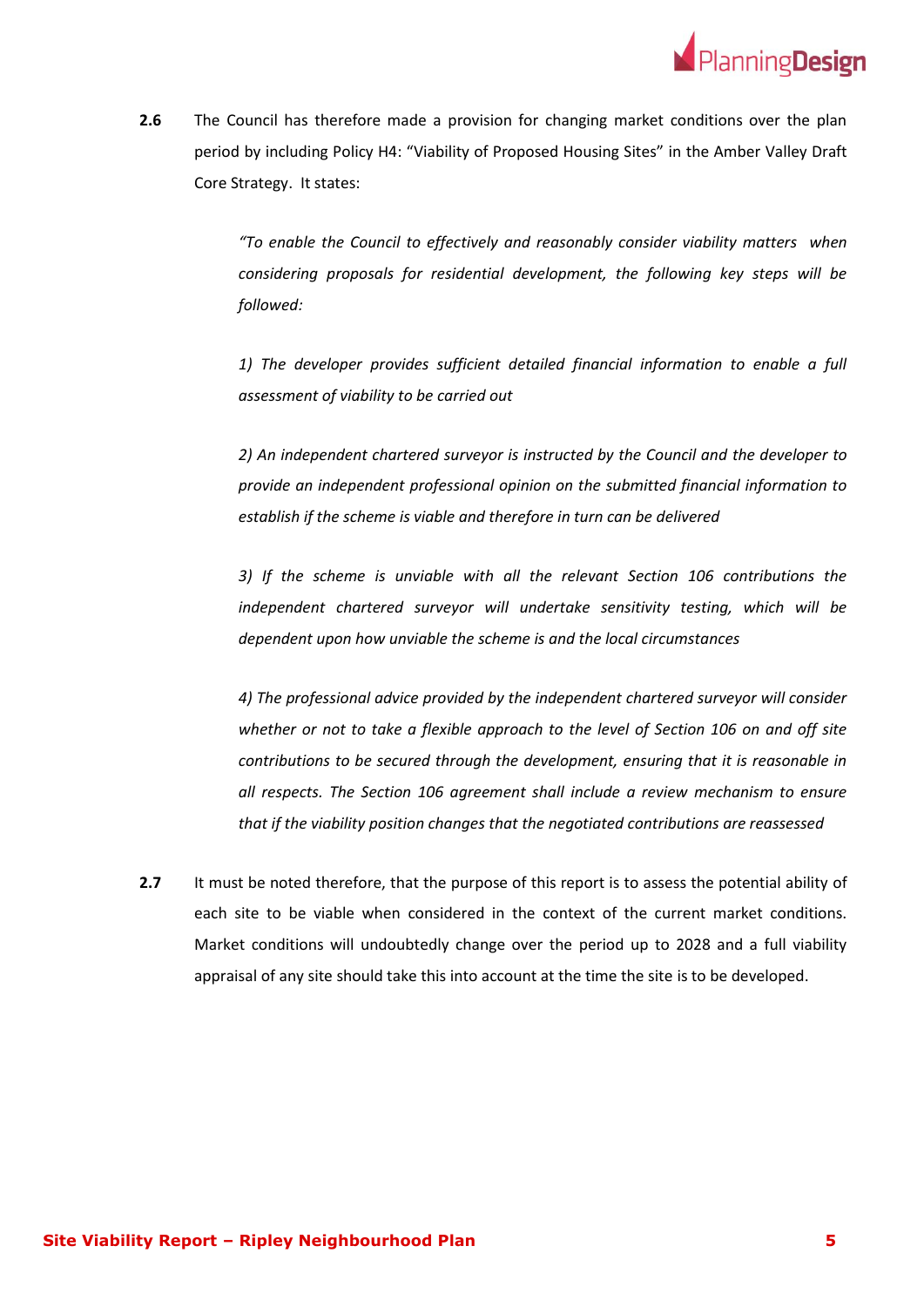

## <span id="page-6-0"></span>**3 METHODOLOGY**

**3.1** The methodology used in this viability appraisal is based largely on the 'Financial Viability in Planning' guidance document published by the RICS in August 2012. Paragraph 3.4.3 of that document states:

> *"The residual land value (ignoring any planning obligations and assuming planning permission is in place) and current use value represent the parameters within which to assess the level of any planning obligations. Any planning obligations imposed will need*  to be paid out of this uplift but cannot use up the whole of this difference, other than in *exceptional circumstances, as that would remove the likelihood of the land being released for development."*

- **3.2** This report uses the residual method of development appraisal which is well known in the development industry and compares all revenues that could be generated by the proposed development to the likely construction costs involved. The approach assumes a set level of profit that the developer would require in return for the risk involved, in order to ensure that the proposed development is a viable and attractive proposition from a private sector developer's point of view.
- **3.3** Essentially then, for a development to be viable, there must be a competitive return for the landowner and developer. Planning Inspectorate appeal decision APP/X0360/A/12/2179141 relating to Land at the Manor, Shinfield, Reading, RG2 9BX established what the reasonable level of return for the landowner should be when assessing viability. The appeal Inspector found that 50% of the uplift in value of a site should go to the landowner, with the other half going to meet planning obligations and/or provide affordable housing.
- **3.4** In order to assess the viability of a proposed development, at least three different scenarios must be compared for each site.

**Scenario 1 – Current use value (CUV)**

**Scenario 2 – Proposed scheme with no planning obligations or affordable housing**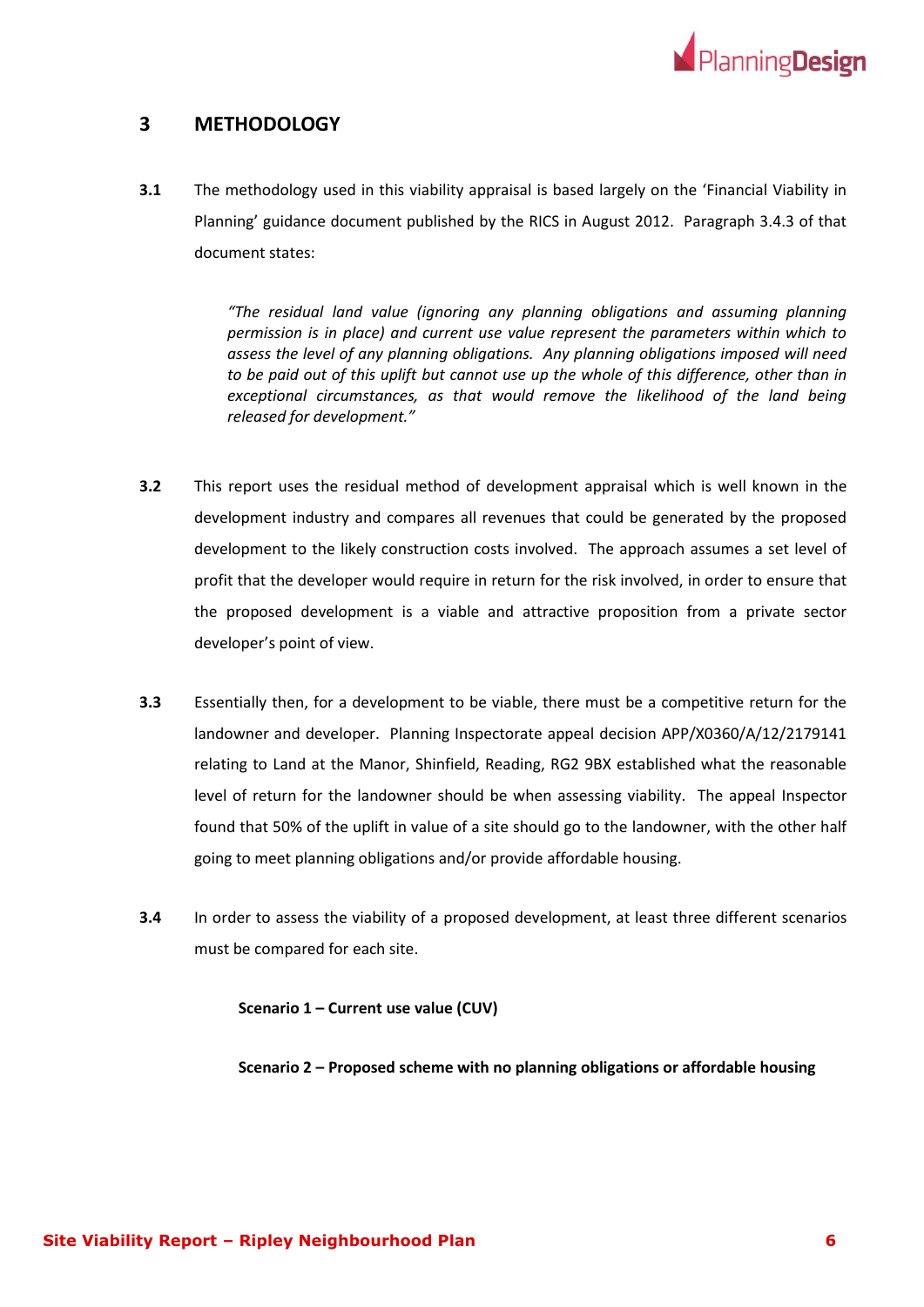

Having established the current use value in scenario 1, scenario 2 is used to establish the **benchmark site value** by comparing scenarios 1 and 2 and assessing the 50% uplift figure as a result of developing the site with the housing scheme tested.

#### **Scenario 3 – Proposed scheme with 30% affordable housing**

With the site benchmark value established by comparing scenarios 1 and 2, the viability of the site can be assessed by comparing scenario 3 to the site value benchmark.

#### **Scenario 4 – Proposed scheme with varying levels of affordable housing**

If Scenario 3 (30% affordable) is not viable, the scheme is tested with varying levels of affordable housing to determine the maximum level of affordable housing that is viable.

**3.5** The result of the viability appraisal is a residual land value which indicates whether the scheme is viable and feasible. A negative residual land value indicates that a scheme is not viable based on the assumptions made, and will not realistically come forward. A positive residual land value however indicates that the scheme may be viable. Ultimately, viability depends on comparing the **residual land value** with the **benchmark land value.**

#### **Current Use Value of the Site**

- **3.6** For Greenfield sites, land is normally assumed to have a use value as agricultural/grazing land at an estimated £8,000 to £9,000 per acre.
- **3.7** Not all sites identified are Greenfield land however, some having former industrial uses and have undergone various amounts of demolition/site clearing. If buildings exist on a site, for example a warehouse, a certain current use value is attached to that use.
- **3.8** Without further detailed investigation, that is not currently possible on all sites due to ownership/access issues it is not possible to accurately value every site. For example, a site may be occupied by a warehouse with a given floor area. The building may however be unsound structurally and therefore not worth the estimated current use value.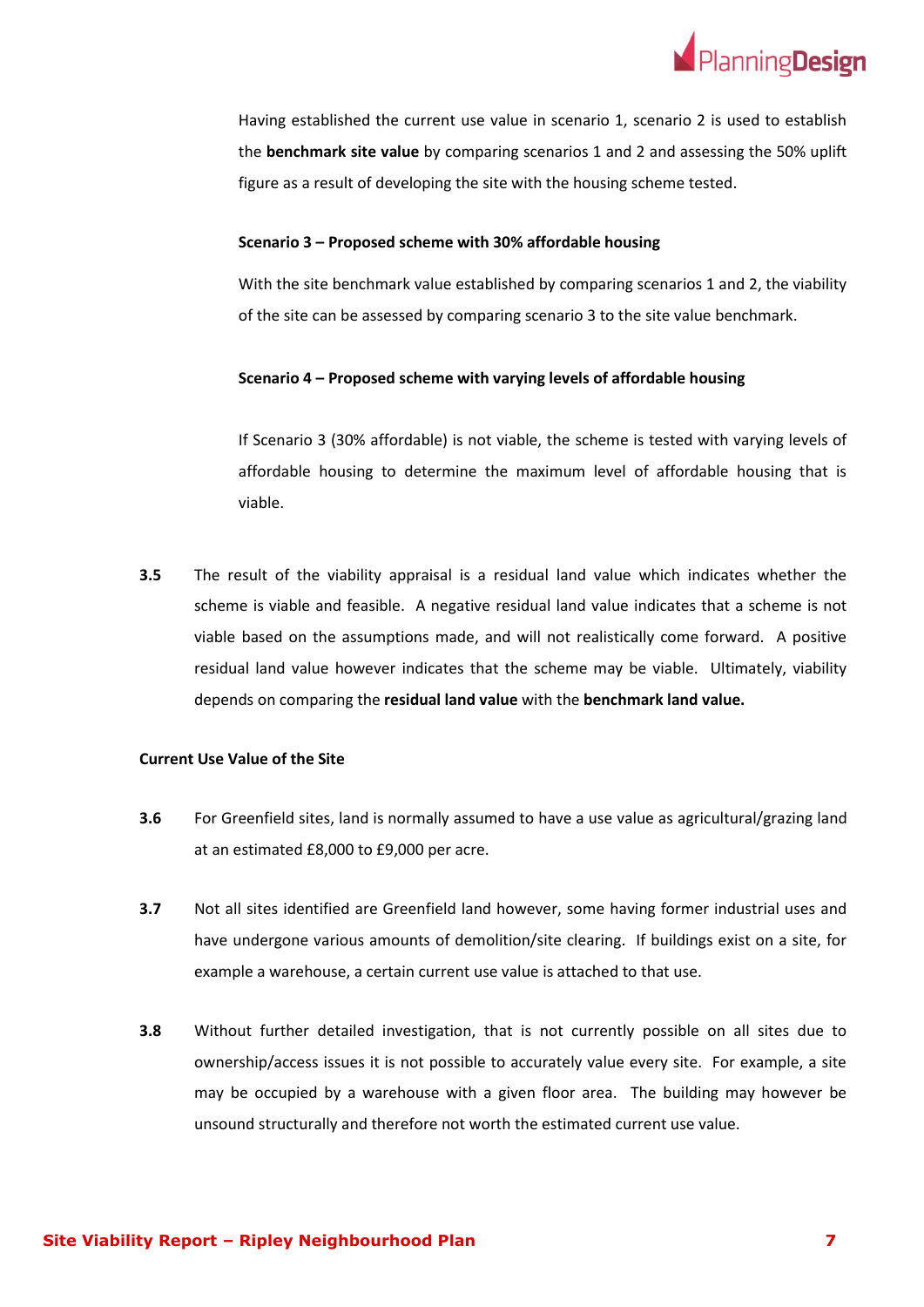

- **3.9** Further detailed work is also needed to assess what level of de-contamination is required on brownfield sites. This level of investigation is also beyond the scope of this investigation.
- **3.10** In order to provide an initial assessment of all the identified sites, without the benefit of further detailed investigation work, the assumption has been made that all sites are unsuitable for any use except housing and therefore all sites have a current use value of zero.

#### **Proposed Scheme for Each Site**

- **3.11** In order to simulate a proposed development scheme for each site, Boxall Brown and Jones Chartered Surveyors have been commissioned to provide a reasonable estimation of the following for each site:
	- Mix of housing that is appropriate to each site (in percentage terms e.g., 60% 3 bed houses, 40% 1 bed flats);
	- Average floor area of each dwelling type;
	- Average build prices per m2
	- Average sale prices per m2
- **3.12** Using the mix of housing provided by Boxall Brown and Jones (Appendix B), in combination with the calculated number of dwellings each site can accommodate (Appendix A), and other assumptions made (section 4), an indicative scheme can be assumed and then tested.

#### **Affordable Housing Element**

**3.13** Policy H3: "Affordable Housing" of the Amber Valley Draft Core Strategy States:

*"In order to help meet affordable housing needs, all development on any sites of 0.5 hectares or more (or 15 dwellings or greater) will be expected to provide 30% of the gross number of dwellings as affordable housing.* 

*Normally, 90% of the affordable homes should be for 'social' rent (or equivalent), with the balance being 'intermediate' affordable housing.*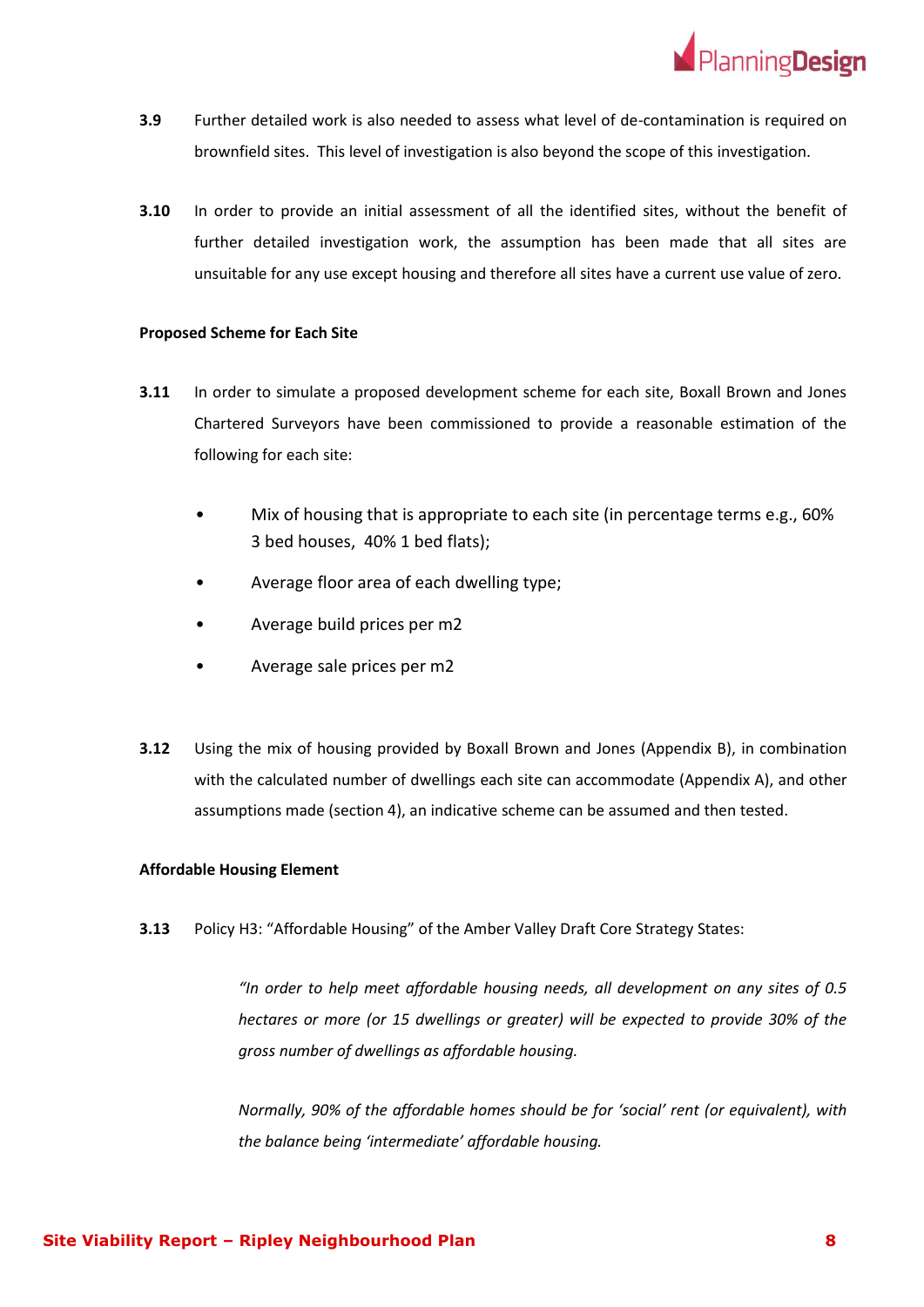

*Affordable housing should be provided on-site, indiscernible from and well integrated with market housing, unless off-site provision would better meet priority housing needs and support the creation of inclusive and mixed communities.*

*Affordable housing should remain available for as long as a need exists. In considering housing proposals the aim will be to balance housing needs, the economics of provision and local circumstances.*

*If it is considered that the provision of this amount of affordable housing would render a scheme unviable, the applicant will be required to follow the procedure for processing applications for schemes that cannot meet normal policy requirements, as set out in policy H4."*

- **3.14** Therefore, when testing the viability of each site, 30% affordable housing is tested, with a social rented/shared ownership split of 90%/10% on each site.
- **3.15** Where a site is found to be unviable at 30% affordable housing, further appraisals are run to determine the level of affordable housing that would make the site viable. This process although indicative at this stage, would be broadly in line with Policy H4 of the Amber Valley Draft Core Strategy.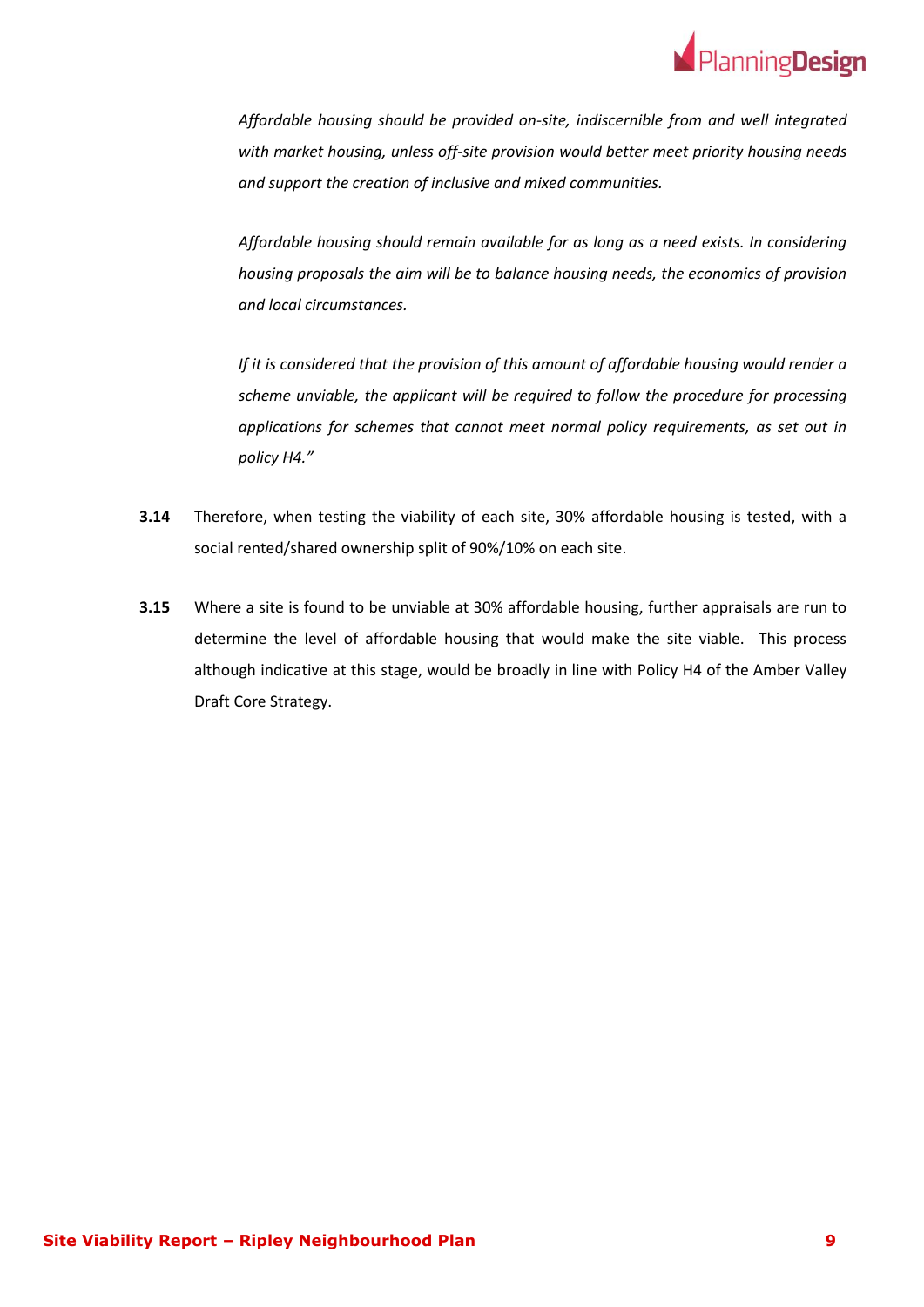

## <span id="page-10-0"></span>**4 ASSUMPTIONS**

#### **Revenue**

- **4.1** Based on the advice of Boxall Brown and Jones, sales prices on each site are given within the in Appendix B.
- **4.2** A percentage reduction has been applied to market values to estimate affordable sales values. A 35% reduction (value = 65% of market value) has been applied for shared ownership dwellings, and a 65% reduction assumed for social rented dwellings (value = 35% of market value). It is assumed that a Registered Social Landlord (RSL) or Registered Provider (RP) is able to secure finance to acquire the affordable element of the scheme at the values assumed, which are in-line with market practice.
- **4.3** Also in-line with market practice, the developers acquisition costs are assumed as:

Stamp Duty – 5% Agent's Fee – 1% Legal Fees – 0.8% **Total = 6.8%**

#### **Costs**

- **4.4 Construction Costs** build cost assumptions for each site are based on the advice of Boxall Brown and Jones (Appendix B). All construction costs are exclusive of external works, contingencies and fees as is standard practice.
- **4.5 Site Access and Roads** Based on an analysis of several previous housing developments Planning Design has been involved with, site accesses and roads have been estimated at covering an average of 167 linear metres per hectare for primary roads and 56 metres per hectare for secondary roads.
- **4.6** an allowance of £570 per linear metre is assumed for the main site road, with £255 per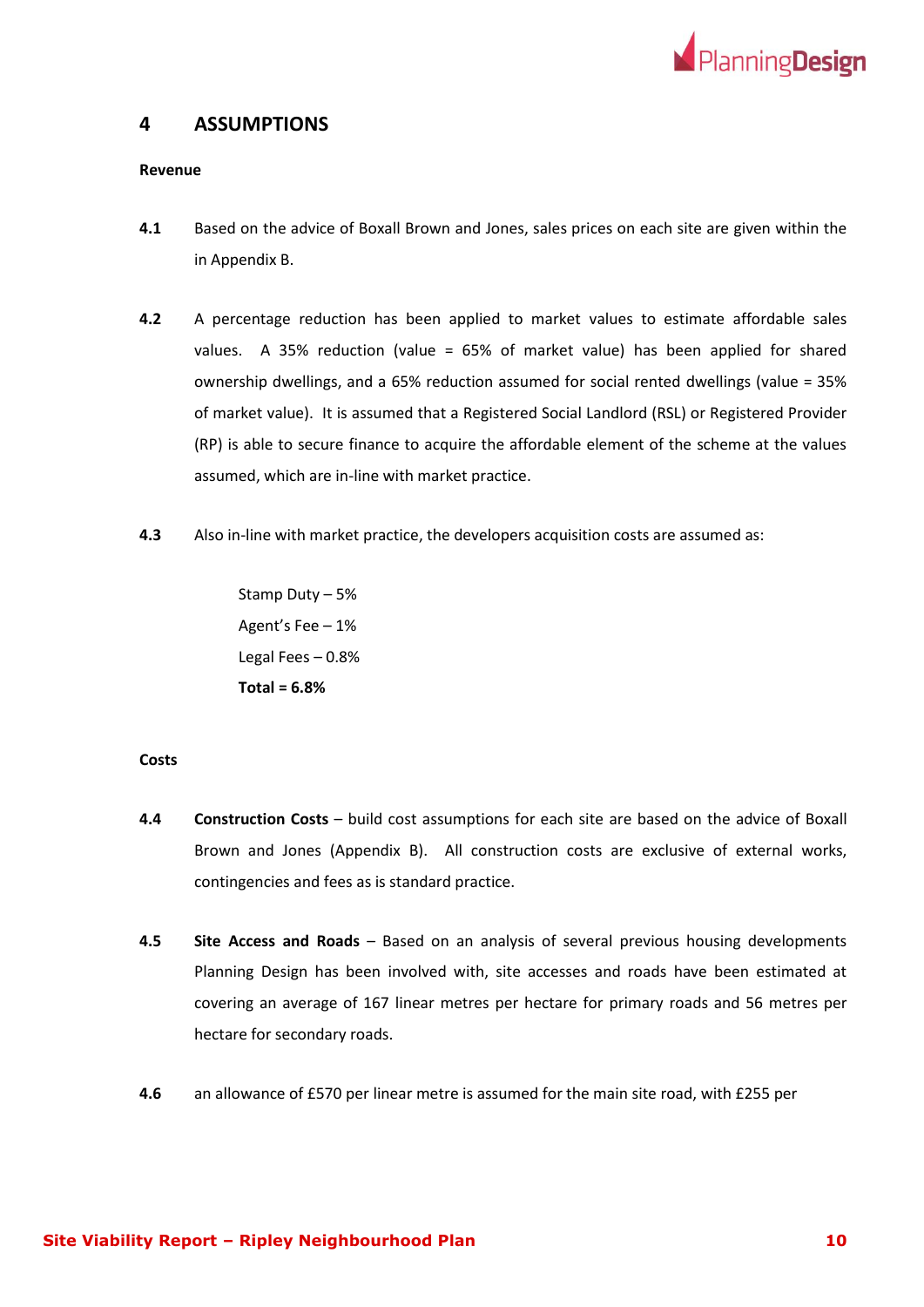

linear metre assumed for secondary roads, Street lighting every 25 metres and an allowance of £1,500 per lighting element.

- **4.7 External Utilities** Based on an analysis of several previous housing developments Planning Design has been involved with an allowance of £1385 per dwelling has been assumed for providing electric infrastructure, and £925 per dwelling for gas and water infrastructure. Ground preparation of £25 per linear metre of road for each service (gas, water and electric) has also been assumed.
- **4.8 Developer's Contingency**  Boxall Brown and Jones have recommended a contingency rate for each site which has been applied to build costs.
- **4.9 Landscaping –**Based on analysis of several previous housing developments Planning Design has been involved with, landscaping costs vary greatly from around £10,000 - £80,000 per hectare. The cost of landscaping depends on several factors including the amount of screening needed, features such as public open space, and the quality of the local built environment (e.g. dry stone walling is relatively expensive compared to other boundary treatments). Given that none of the sites identified are within a Conservation Area or particularly sensitive location, a below average 'per hectare' costs should be used. However, without a more developed indicative scheme or proposal for each site, it is difficult to accurately estimate the level of landscaping needed. Therefore, to provide more of a catchall estimation of landscaping costs, the 'per hectare' cost should be estimated slightly higher. Considering all the above, and assuming that all public open space would be provided on site, it is considered that a reasonable 'per hectare' landscaping cost is £25,000 per hectare.
- **4.10 Professional Fees** a standard allowance of 10% professional fees has been assumed.
- **4.11 Construction Finance** we have assumed a debt interest rate of 7%, assuming that a developer/house builder is able to secure development finance in the current market. For construction finance, the 7% interest rate has been applied to cost of providing roads and services (utilities) to the site, to enable the site to be developed. The length of time the interest rate has been applied over is 2 years.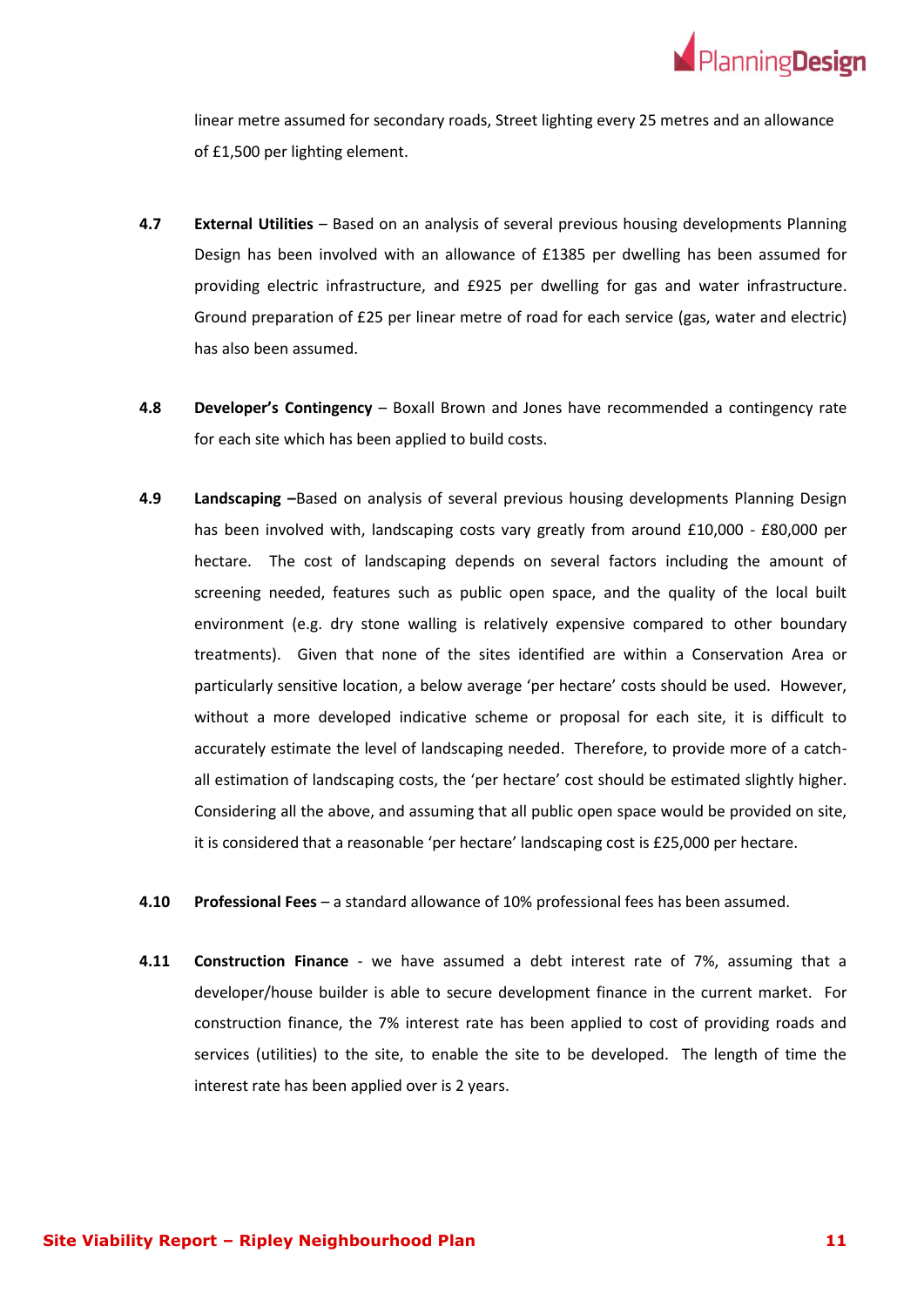

- **4.12 Land Finance -** The cost of land finance depends on, amongst other factors, the sale price of the land. As this appraisal is to determine the residual land value and no sale price is yet determined, the cost of land finance is not included at this stage. The cost of land finance will impact on the overall viability of the scheme at a later stage.
- **4.13 Marketing**  a reasonable estimated marketing budget per dwelling has been provided for each site by Boxall Brown and Jones.
- **4.14 Disposal Fees**  the following disposal fees have been allowed for in line with market practice:
	- Sale Agent's Fee 1% GDV
	- Sales Legals Fee 0.5% GDV
- **4.15 Developers Return for Risk (Profit)** A reasonable developer's return for risk (profit) between 15% and 20% of GDV (Gross Development Value) has been provided by Boxall Brown and Jones which is in line with current market expectations and recent appeal decisions.

#### **Limitations**

- **4.16** The calculations contained in this viability report do not take section 106 agreements and other planning contributions into account.
- **4.17** No land finance costs are included in the appraisals detailed above as these costs can only be known once the purchase price of any site is agreed. As the developer's profit is set at 20% of the Gross Development Value, any land finance costs will come directly off the residual value of the land.
- **4.18** The Borough Council may be able to secure grant funding for some of the affordable housing on a site, which would remove the construction cost and sales value of each affordable unit funded, effectively making a scheme more profitable compared to a higher level of affordable housing provision. The site would be more likely to be viable in this regard.
- **4.19** For brownfield sites, an element of remediation or de-contamination will often be required and/or re-location of existing businesses on the site. As far as possible, these anticipated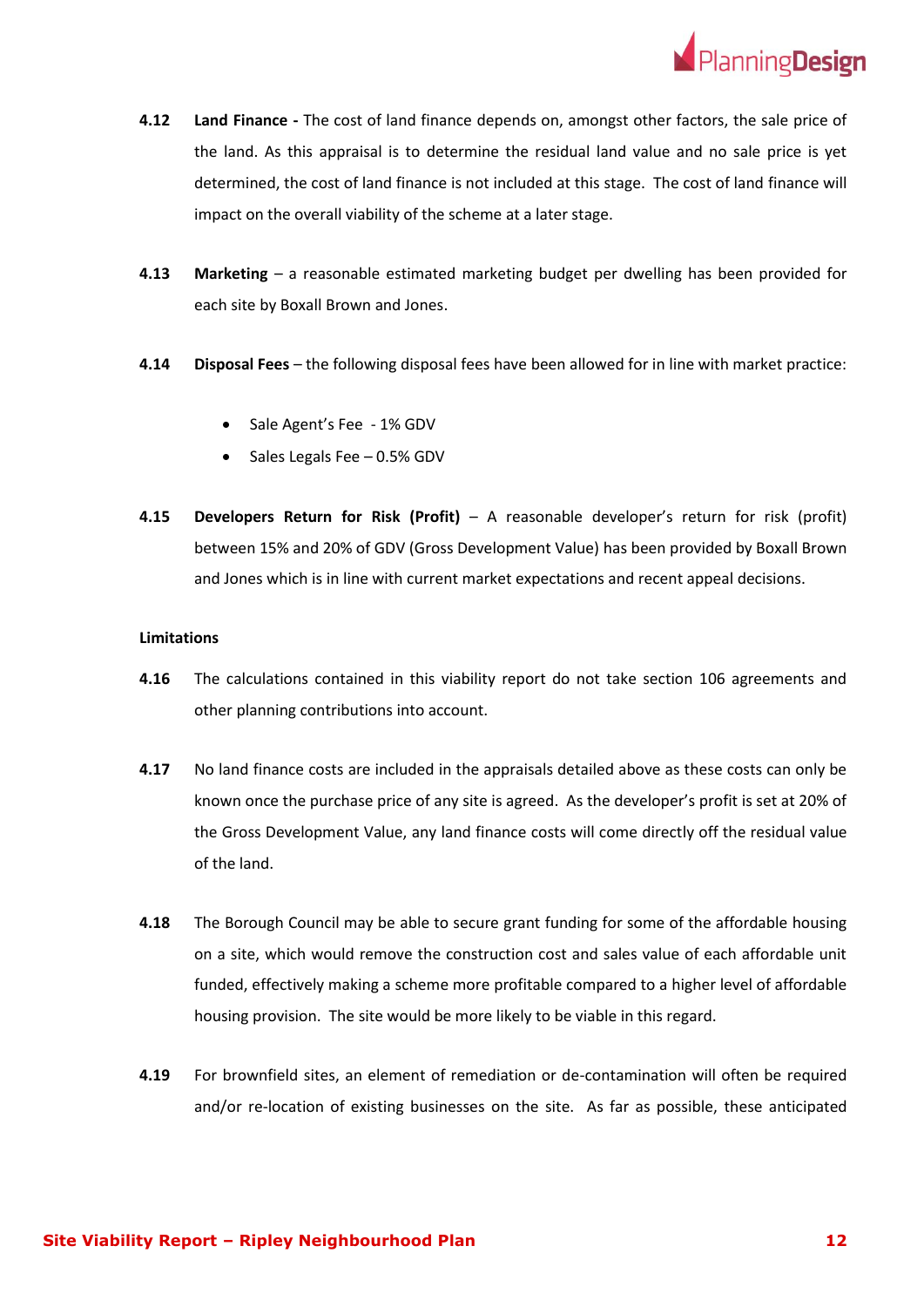

additional costs are addressed by a higher developer's contingency rate provided by Boxall Brown and Jones.

**4.20** It is recommended that the results of this viability report are seen as being indicative of the potential to be viable. Any subsequent full viability appraisal of a site should be made on the basis of further investigative works regarding current use value and de-contamination costs etc.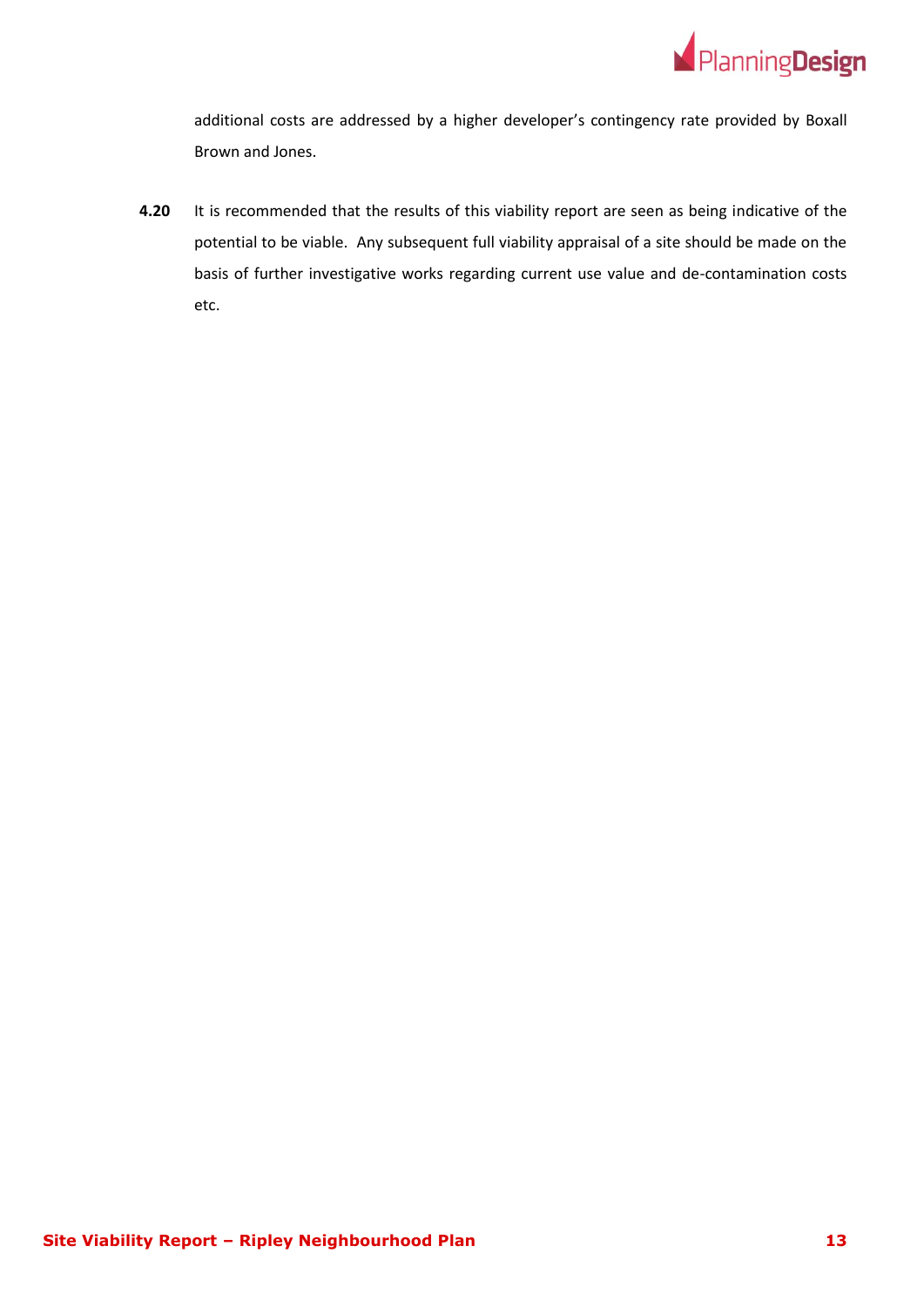

## <span id="page-14-0"></span>**5 ANALYSIS**

**5.1** Detailed Analysis for each site is contained in Appendix C. Each site is assessed with no element of affordable housing to provide a benchmark figure for site viability. Each site is then assessed with 30% affordable housing and compared to the benchmark figure.

|                                                      | $4$ – Land off Heage |
|------------------------------------------------------|----------------------|
| Site                                                 | Road, Ripley         |
| Area (Ha)                                            |                      |
| <b>Number of Dwellings</b>                           | 143                  |
|                                                      |                      |
| Scenario 1 – Current Use Value                       | £0                   |
| Scenario 2 – Residual Land Value Proposed scheme (no |                      |
| affordable housing)                                  | £3,495,700           |
|                                                      |                      |
| 100% uplift from CUV to scenario 2                   | £3,495,700           |
| 50% uplift from Scenario 1 to Scenario 2             | £1,747,850           |
| Benchmark for site viability (CUV plus 50% uplift)   | £1,747,850           |
|                                                      |                      |
| Scenario 3 - Residual Land Value (Proposed scheme    |                      |
| with 30% affordable housing).                        | £1,288,670           |

|                                                      | 5 - Part of former           |
|------------------------------------------------------|------------------------------|
|                                                      | <b>Butterley Engineering</b> |
| Site                                                 | Site                         |
| Area (Ha)                                            |                              |
| <b>Number of Dwellings</b>                           | 41                           |
|                                                      |                              |
| Scenario 1 – Current Use Value                       | £0                           |
| Scenario 2 – Residual Land Value Proposed scheme (no |                              |
| affordable housing)                                  | £823,090                     |
|                                                      |                              |
| 100% uplift from CUV to scenario 2                   | £823,090                     |
| 50% uplift from Scenario 1 to Scenario 2             | £411,545                     |
| Benchmark for site viability (CUV plus 50% uplift)   | £411,545                     |
|                                                      |                              |
| Scenario 3 – Residual Land Value (Proposed scheme    |                              |
| with 30% affordable housing).                        | £279,140                     |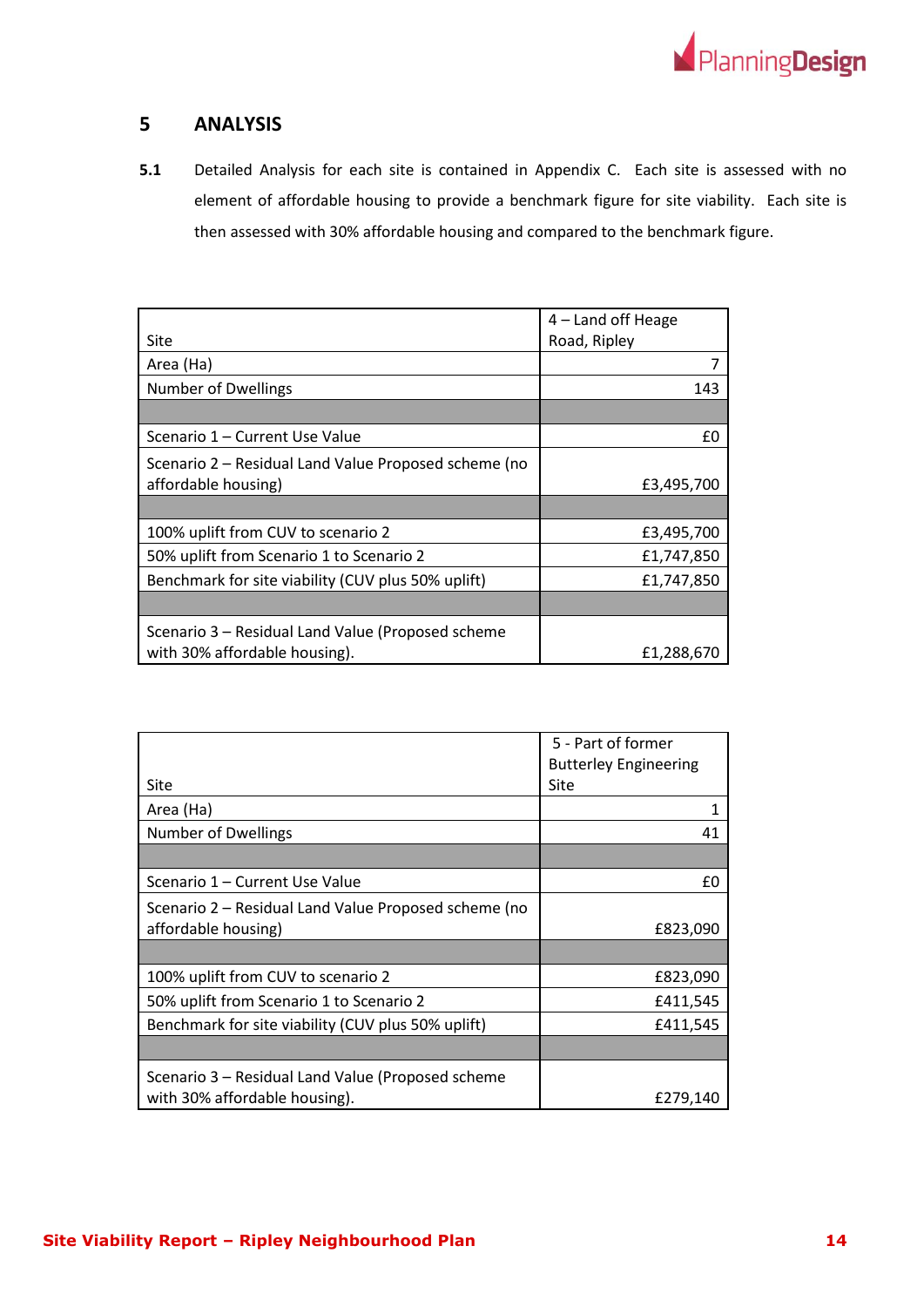

| Site                                                 | 6- Land off Bridle Lane |
|------------------------------------------------------|-------------------------|
| Area (Ha)                                            | 0.27                    |
| <b>Number of Dwellings</b>                           | 8                       |
|                                                      |                         |
| Scenario 1 – Current Use Value                       | £0                      |
| Scenario 2 – Residual Land Value Proposed scheme (no |                         |
| affordable housing)                                  | £53,657                 |
|                                                      |                         |
| 100% uplift from CUV to scenario 2                   | £53,657                 |
| 50% uplift from Scenario 1 to Scenario 2             | £26,828                 |
| Benchmark for site viability (CUV plus 50% uplift)   | £26,828                 |
|                                                      |                         |
| Scenario 3 – Residual Land Value (Proposed scheme    |                         |
| with 30% affordable housing).                        |                         |

| <b>Site</b>                                                                        | 7 - Land off A610 |
|------------------------------------------------------------------------------------|-------------------|
| Area (Ha)                                                                          | 5.5               |
| <b>Number of Dwellings</b>                                                         | 100               |
|                                                                                    |                   |
| Scenario 1 – Current Use Value                                                     | £0                |
| Scenario 2 – Residual Land Value Proposed scheme (no<br>affordable housing)        | £2,373,165        |
|                                                                                    |                   |
| 100% uplift from CUV to scenario 2                                                 | £2,373,165        |
| 50% uplift from Scenario 1 to Scenario 2                                           | £1,186,582        |
| Benchmark for site viability (CUV plus 50% uplift)                                 | £1,186,582        |
|                                                                                    |                   |
| Scenario 3 - Residual Land Value (Proposed scheme<br>with 30% affordable housing). | £829,787          |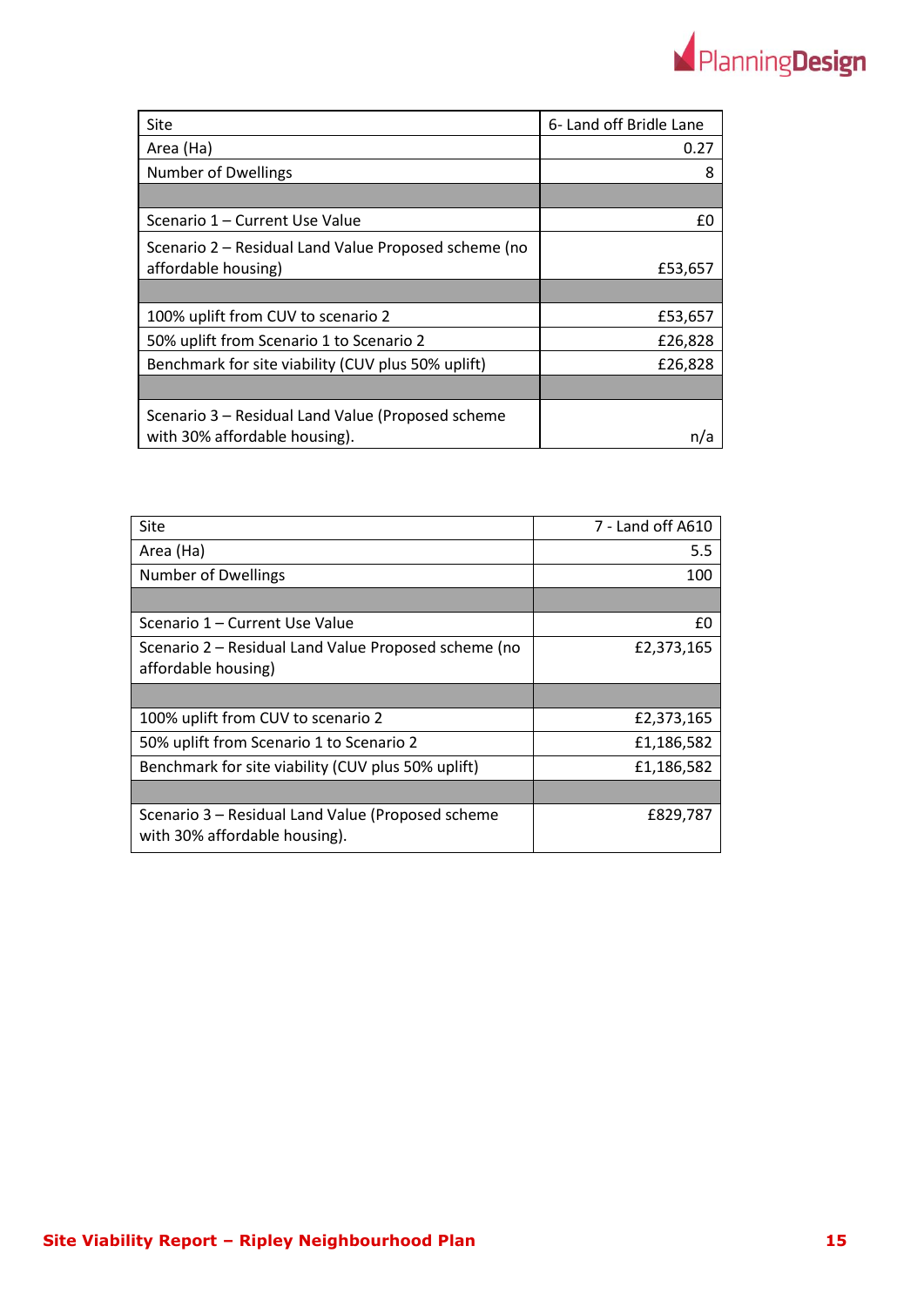

|                                                      | 8 - Land off Cemetery |
|------------------------------------------------------|-----------------------|
| Site                                                 | Lane                  |
| Area (Ha)                                            | 0.5                   |
| <b>Number of Dwellings</b>                           | 15                    |
|                                                      |                       |
| Scenario 1 – Current Use Value                       | £0                    |
| Scenario 2 – Residual Land Value Proposed scheme (no |                       |
| affordable housing)                                  | £144,230              |
|                                                      |                       |
| 100% uplift from CUV to scenario 2                   | £144,230              |
| 50% uplift from Scenario 1 to Scenario 2             | £72,115               |
| Benchmark for site viability (CUV plus 50% uplift)   | £72,115               |
|                                                      |                       |
| Scenario 3 – Residual Land Value (Proposed scheme    |                       |
| with 30% affordable housing).                        | -£55,473              |

|                                                      | 9 - Land off west of |
|------------------------------------------------------|----------------------|
| Site                                                 | Derby Road (B6179)   |
| Area (Ha)                                            | 0.74                 |
| <b>Number of Dwellings</b>                           | 15                   |
|                                                      |                      |
| Scenario 1 - Current Use Value                       | £0                   |
| Scenario 2 – Residual Land Value Proposed scheme (no |                      |
| affordable housing)                                  | £168,968             |
|                                                      |                      |
| 100% uplift from CUV to scenario 2                   | £168,968             |
| 50% uplift from Scenario 1 to Scenario 2             | £84,484              |
| Benchmark for site viability (CUV plus 50% uplift)   | £84,484              |
|                                                      |                      |
| Scenario 3 - Residual Land Value (Proposed scheme    |                      |
| with 30% affordable housing).                        | -£30,735             |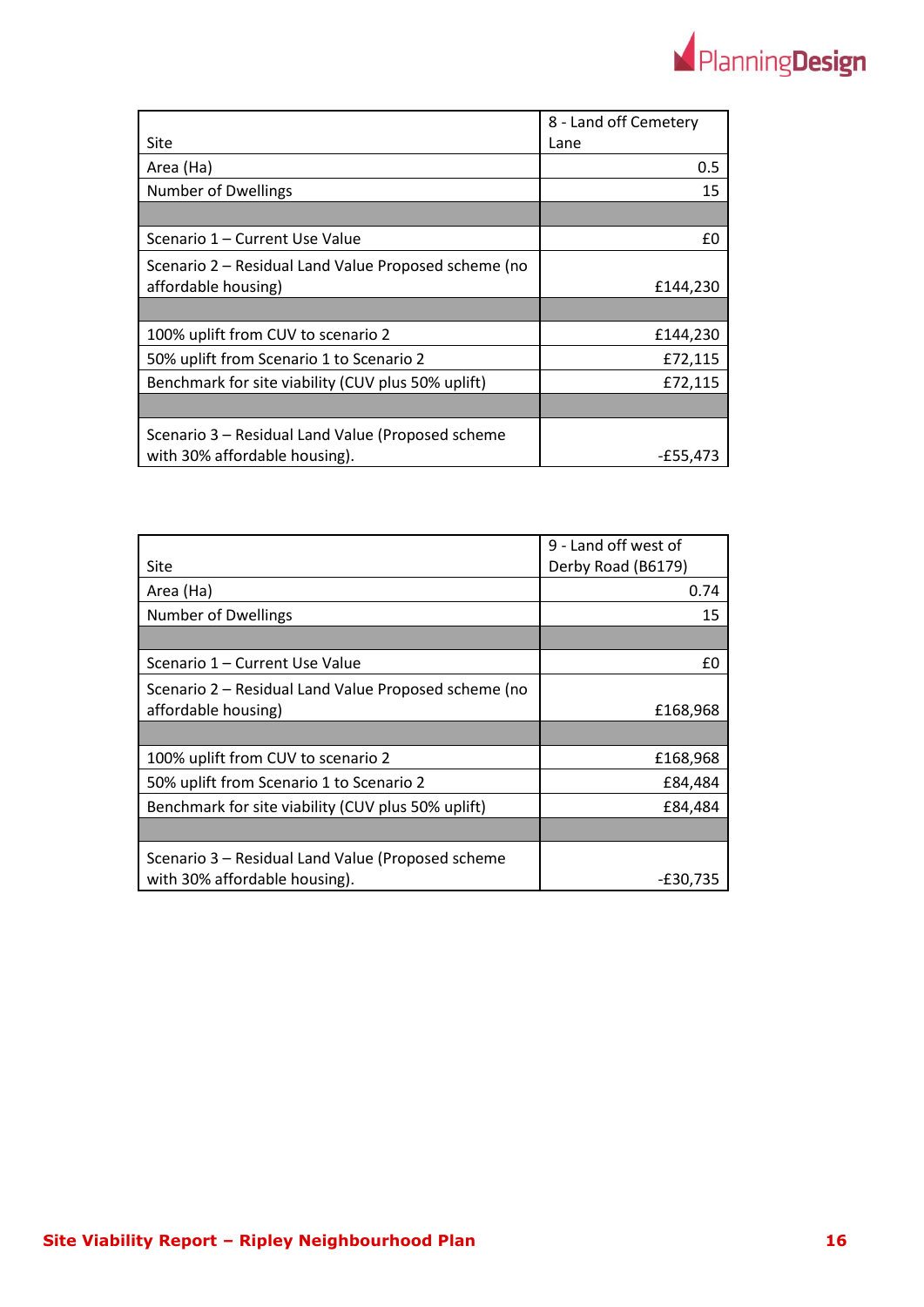|                                                      | 10 - Land off east of |
|------------------------------------------------------|-----------------------|
| Site                                                 | Derby Road (B6179)    |
| Area (Ha)                                            | 0.89                  |
| <b>Number of Dwellings</b>                           | 27                    |
|                                                      |                       |
| Scenario 1 – Current Use Value                       | £0                    |
| Scenario 2 – Residual Land Value Proposed scheme (no |                       |
| affordable housing)                                  | £411,267              |
|                                                      |                       |
| 100% uplift from CUV to scenario 2                   | £411,267              |
| 50% uplift from Scenario 1 to Scenario 2             | £205,633              |
| Benchmark for site viability (CUV plus 50% uplift)   | £205,633              |
|                                                      |                       |
| Scenario 3 – Residual Land Value (Proposed scheme    |                       |
| with 30% affordable housing).                        | £51,801               |

| Site                                                 | 11 - Land off Peasehill |
|------------------------------------------------------|-------------------------|
| Area (Ha)                                            | 1.07                    |
| <b>Number of Dwellings</b>                           | 32                      |
|                                                      |                         |
| Scenario 1 – Current Use Value                       | f٥                      |
| Scenario 2 – Residual Land Value Proposed scheme (no |                         |
| affordable housing)                                  | -£67,904                |
|                                                      |                         |
| 100% uplift from CUV to scenario 2                   | n/a                     |
| 50% uplift from Scenario 1 to Scenario 2             | n/a                     |
| Benchmark for site viability (CUV plus 50% uplift)   | n/a                     |
|                                                      |                         |
| Scenario 3 – Residual Land Value (Proposed scheme    |                         |
| with 30% affordable housing).                        | n/a                     |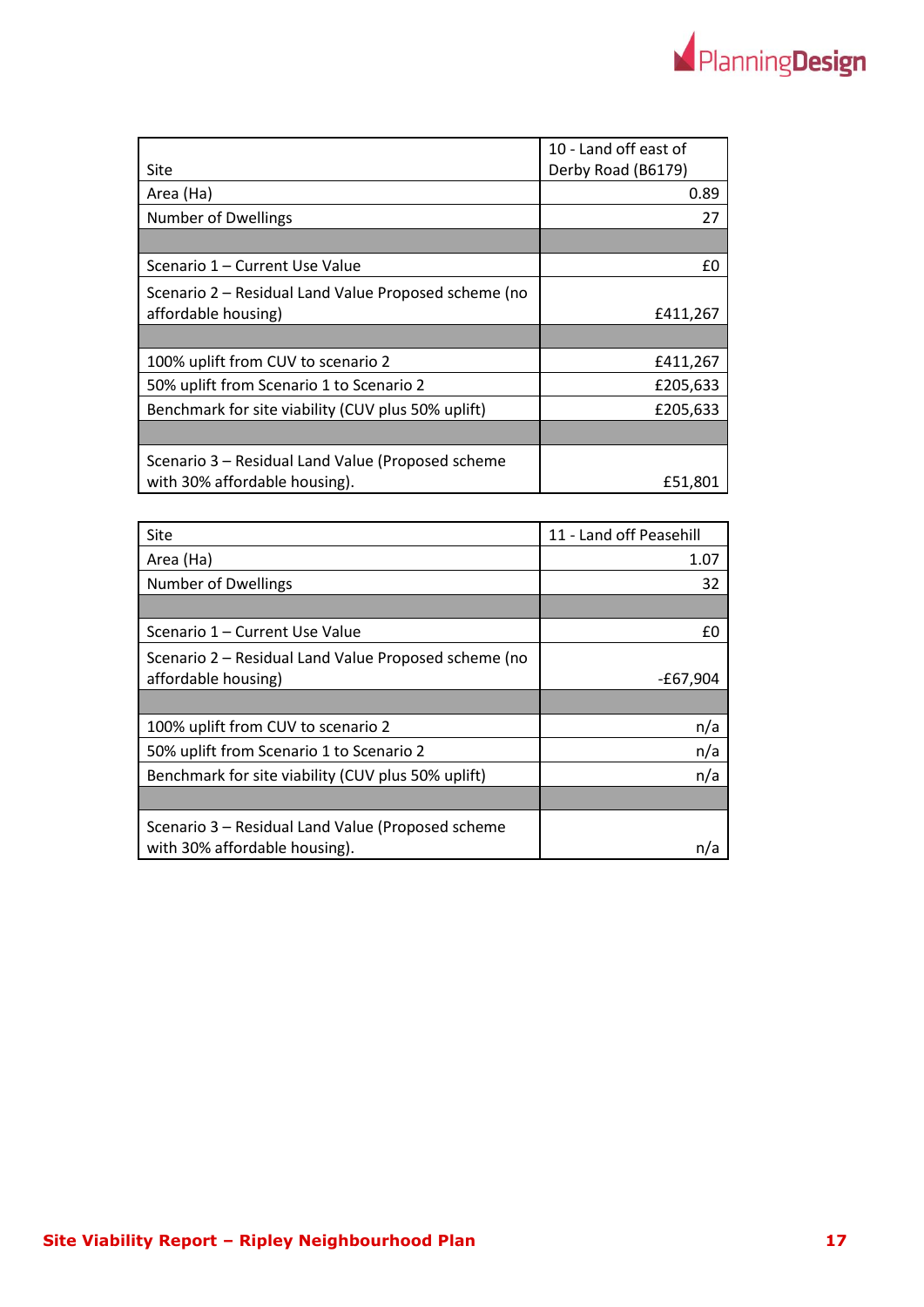

|                                                      | 12 - Land off   |
|------------------------------------------------------|-----------------|
|                                                      | Nottingham Road |
| Site                                                 | (A610)          |
| Area (Ha)                                            | 5.13            |
| <b>Number of Dwellings</b>                           | 126             |
|                                                      |                 |
| Scenario 1 – Current Use Value                       | £0              |
| Scenario 2 – Residual Land Value Proposed scheme (no |                 |
| affordable housing)                                  | £3,282,359      |
|                                                      |                 |
| 100% uplift from CUV to scenario 2                   | £3,282,359      |
| 50% uplift from Scenario 1 to Scenario 2             | £1,641,180      |
| Benchmark for site viability (CUV plus 50% uplift)   | £1,641,180      |
|                                                      |                 |
| Scenario 3 – Residual Land Value (Proposed scheme    |                 |
| with 30% affordable housing).                        | £1,293,951      |

|                                                      | 15 - Former Butterley |
|------------------------------------------------------|-----------------------|
| Site                                                 | <b>Brick Site</b>     |
| Area (Ha)                                            | 5.67                  |
| Number of Dwellings                                  | 110                   |
|                                                      |                       |
| Scenario 1 – Current Use Value                       | £0                    |
| Scenario 2 - Residual Land Value Proposed scheme (no |                       |
| affordable housing)                                  | $-E1,410,473$         |
|                                                      |                       |
| 100% uplift from CUV to scenario 2                   | $-E1,410,473$         |
| 50% uplift from Scenario 1 to Scenario 2             | $-E705,237$           |
| Benchmark for site viability (CUV plus 50% uplift)   | $-E705,237$           |
|                                                      |                       |
| Scenario 3 – Residual Land Value (Proposed scheme    |                       |
| with 30% affordable housing).                        | $-£1,231,208$         |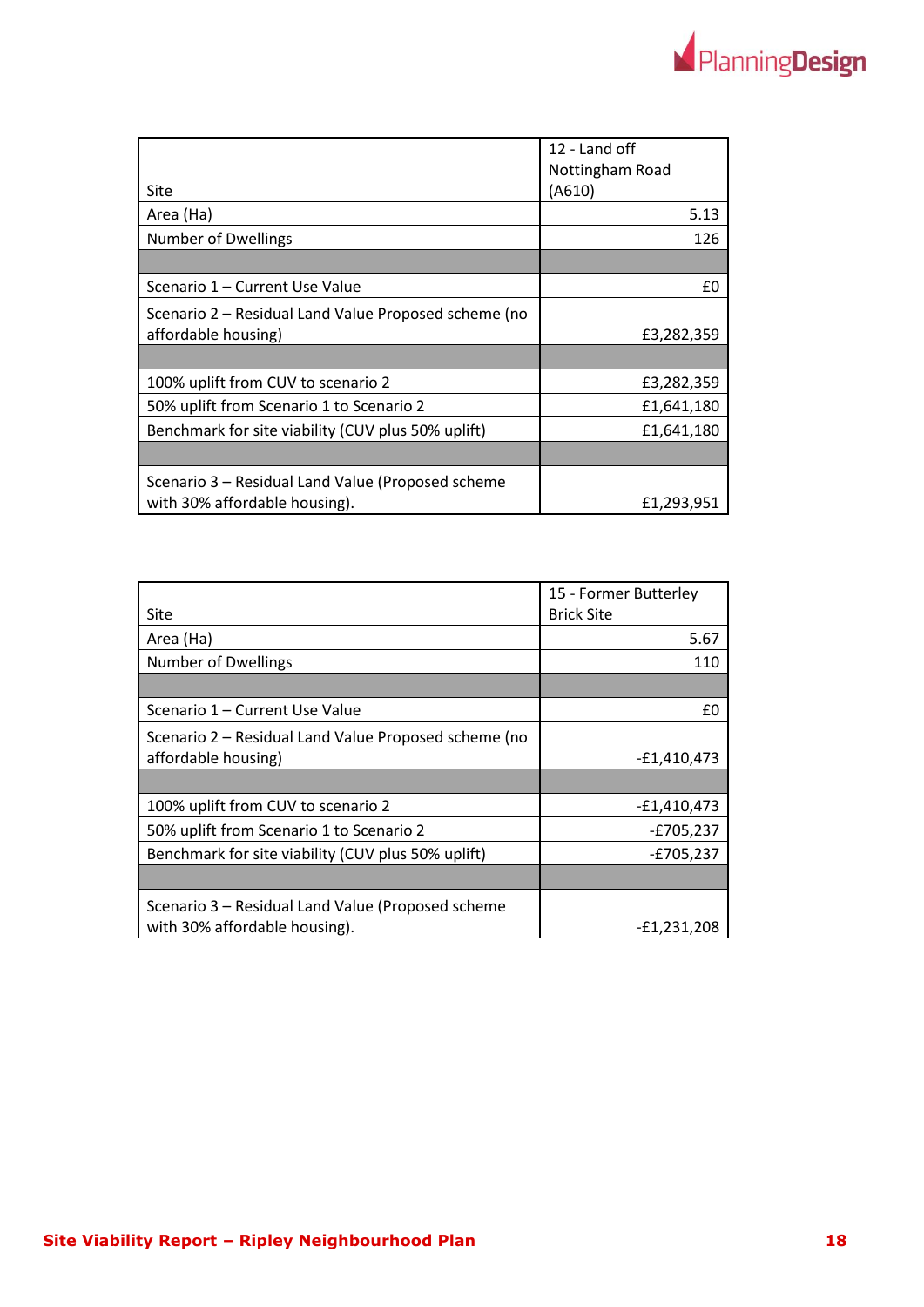

## <span id="page-19-0"></span>**6 SUMMARY AND CONCLUSION**

- **6.1** The table below summarises the benchmark figure for each site, the residual land value at 30% affordable housing, and whether the site has the potential to be viable at 30% affordable housing.
- **6.2** Sites 11 and 15 were assessed as having a negative residual land value at 0% affordable housing, therefore not viable, and a benchmark uplift figure was not calculated.
- **6.3** Site 6 was below the thresholds of 15 dwellings and/or 0.5 hectares so would not be required to provide affordable housing, so has not been assessed for any level of affordable housing.

|                                   |                         | <b>Residual Land Value</b> | Viability at |
|-----------------------------------|-------------------------|----------------------------|--------------|
|                                   | <b>Benchmark Uplift</b> | (30% Affordable            | 30%          |
| Site                              | Figure                  | Housing)                   | Affordable   |
| 4 – Land off Heage Road,          |                         |                            |              |
| Ripley                            | £1,747,850              | £1,288,670                 | Not Viable   |
| 5 - Part of former                |                         |                            |              |
| <b>Butterley Engineering Site</b> | £411,545                | £279,140                   | Not Viable   |
| 6- Land off Bridle Lane           | £26,828                 | n/a                        | n/a          |
|                                   |                         |                            |              |
| 7 - Land off A610                 | £1,186,582              | £829,787                   | Not Viable   |
| 8 - Land off Cemetery             |                         |                            |              |
| Lane                              | £72,115                 | $-£55,473$                 | Not Viable   |
| 9 - Land off west of Derby        |                         |                            |              |
| Road (B6179)                      | £84,484                 | $-E30,735$                 | Not Viable   |
| 10 - Land off east of Derby       |                         |                            |              |
| Road (B6179)                      | £205,633                | £51,801                    | Not Viable   |
|                                   |                         |                            |              |
| 11 - Land off Peasehill           | n/a                     | n/a                        | n/a          |
| 12 - Land off Nottingham          |                         |                            |              |
| Road (A610)                       | £1,641,180              | £1,293,951                 | Not Viable   |
| 15 - Former Butterley             |                         |                            |              |
| <b>Brick Site</b>                 | n/a                     | n/a                        | Not Viable   |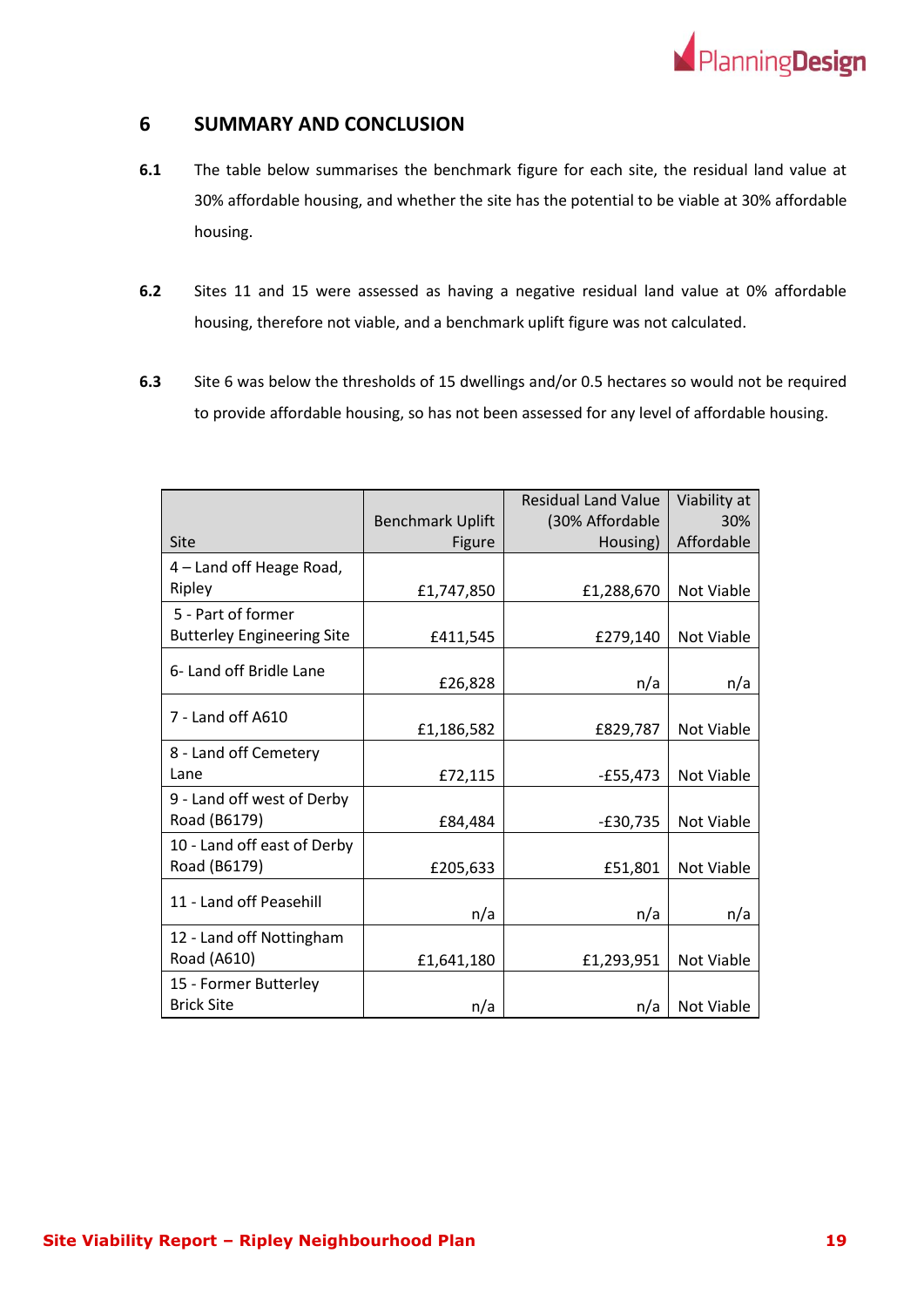

**6.4** Where a site isn't potentially viable at 30% affordable housing, further analysis was carried out to determine what percentage affordable housing the site could accommodate and still be potentially viable. The table below shows the level of affordable housing that each site can accommodate and still be potentially viable.

|                                             |                                  | Residual Land Value (at<br>given percentage of | <b>Benchmark</b><br>Uplift |
|---------------------------------------------|----------------------------------|------------------------------------------------|----------------------------|
| Site                                        | Scenario 4                       | Affordable Housing)                            | Figure                     |
|                                             | Scenario 4 - Residual Land Value |                                                |                            |
| 4 - Land off Heage                          | (Proposed scheme with 24%        |                                                |                            |
| Road, Ripley                                | affordable housing).             | £1,775,654                                     | £1,747,850                 |
| 5 - Part of former                          | Scenario 4 - Residual Land Value |                                                |                            |
| <b>Butterley</b>                            | (Proposed scheme with 23%        |                                                |                            |
| <b>Engineering Site</b>                     | affordable housing).             | £414,363                                       | £411,545                   |
| 6- Land off Bridle                          | Scenario 4 - Residual Land Value |                                                |                            |
| Lane                                        | (Proposed scheme with 0%         |                                                |                            |
|                                             | affordable housing).             | £26,828                                        | n/a                        |
|                                             | Scenario 4 - Residual Land Value |                                                |                            |
| 7 - Land off A610                           | (Proposed scheme with 24%        |                                                |                            |
|                                             | affordable housing).             | £1,198,715                                     | £1,186,582                 |
| 8 - Land off<br>Cemetery Lane               | Scenario 4 - Residual Land Value |                                                |                            |
|                                             | (Proposed scheme with 10%        |                                                |                            |
|                                             | affordable housing).             | £86,066                                        | £72,115                    |
| 9 - Land off west of<br>Derby Road (B6179)  | Scenario 4 - Residual Land Value |                                                |                            |
|                                             | (Proposed scheme with 13%        |                                                |                            |
|                                             | affordable housing).             | £89,573                                        | £84,484                    |
| 10 - Land off east of<br>Derby Road (B6179) | Scenario 4 - Residual Land Value |                                                |                            |
|                                             | (Proposed scheme with 17%        |                                                |                            |
|                                             | affordable housing).             | £217,402                                       | £205,633                   |
| 11 - Land off                               |                                  |                                                |                            |
| Peasehill                                   | n/a                              | n/a                                            | n/a                        |
| 12 - Land off                               | Scenario 4 - Residual Land Value |                                                |                            |
| Nottingham Road                             | (Proposed scheme with 25%        |                                                |                            |
| (A610)                                      | affordable housing).             | £1,681,326                                     | £1,641,180                 |
| 15 - Former                                 |                                  |                                                |                            |
| <b>Butterley Brick Site</b>                 | n/a                              | n/a                                            | n/a                        |

#### **6.5** Sites 11 and 15 are not viable, even with no affordable housing provided.

**6.6** Site 6 would not be required to provide and affordable housing due to it being below the thresholds contained in the Amber Valley Draft Core Strategy Policies.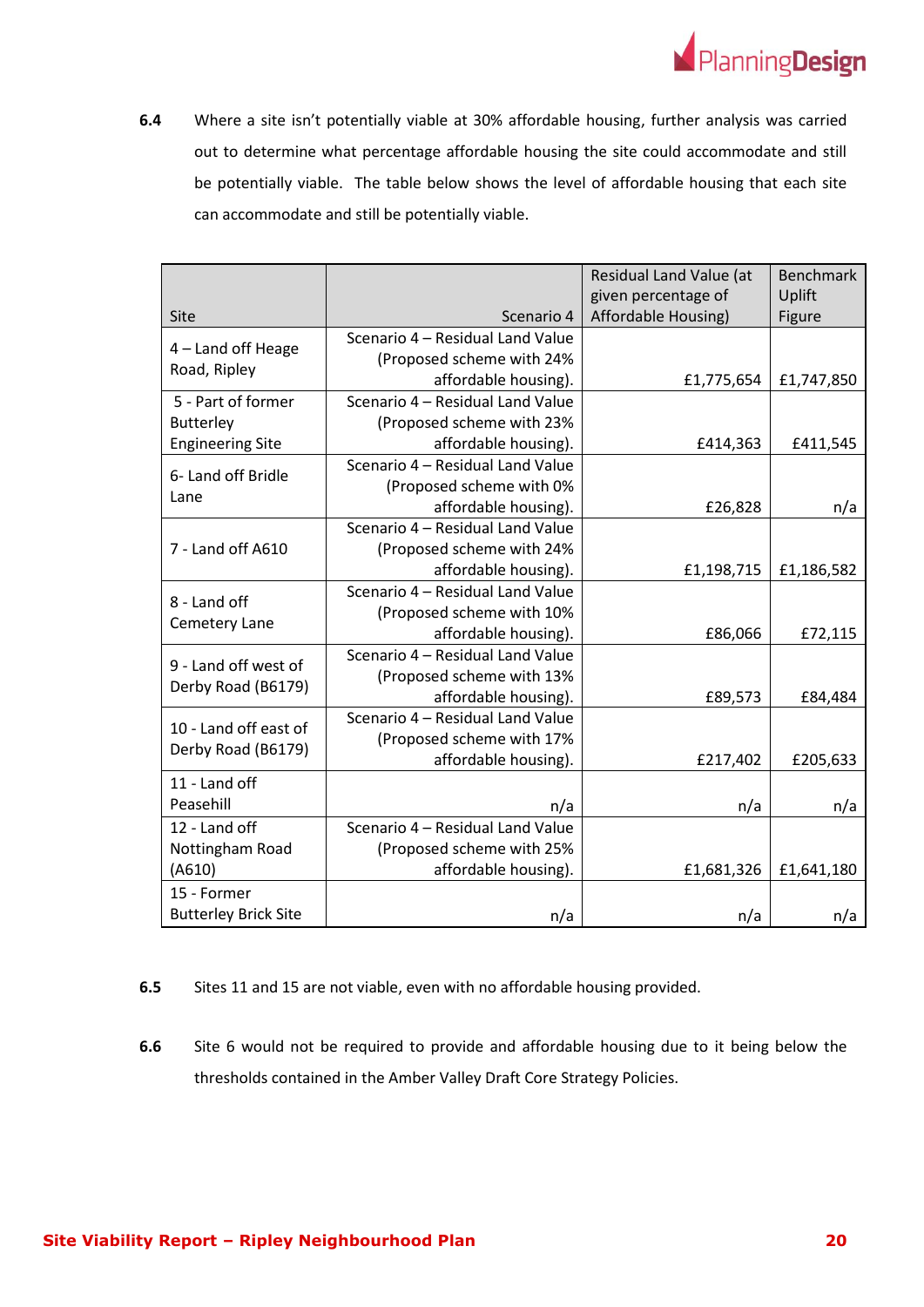

**6.7** The remaining sites could provide the following levels of affordable housing and be potentially viable:

| Site           | level of affordable |  |
|----------------|---------------------|--|
|                | housing to be       |  |
|                | potentially viable  |  |
|                |                     |  |
| $\overline{4}$ | 24%                 |  |
|                |                     |  |
| 5              | 23%                 |  |
|                |                     |  |
| 7              | 24%                 |  |
|                |                     |  |
| 8              | 10%                 |  |
|                |                     |  |
| 9              | 13%                 |  |
|                |                     |  |
| 10             | 17%                 |  |
|                |                     |  |
| 12             | 25%                 |  |
|                |                     |  |
|                |                     |  |